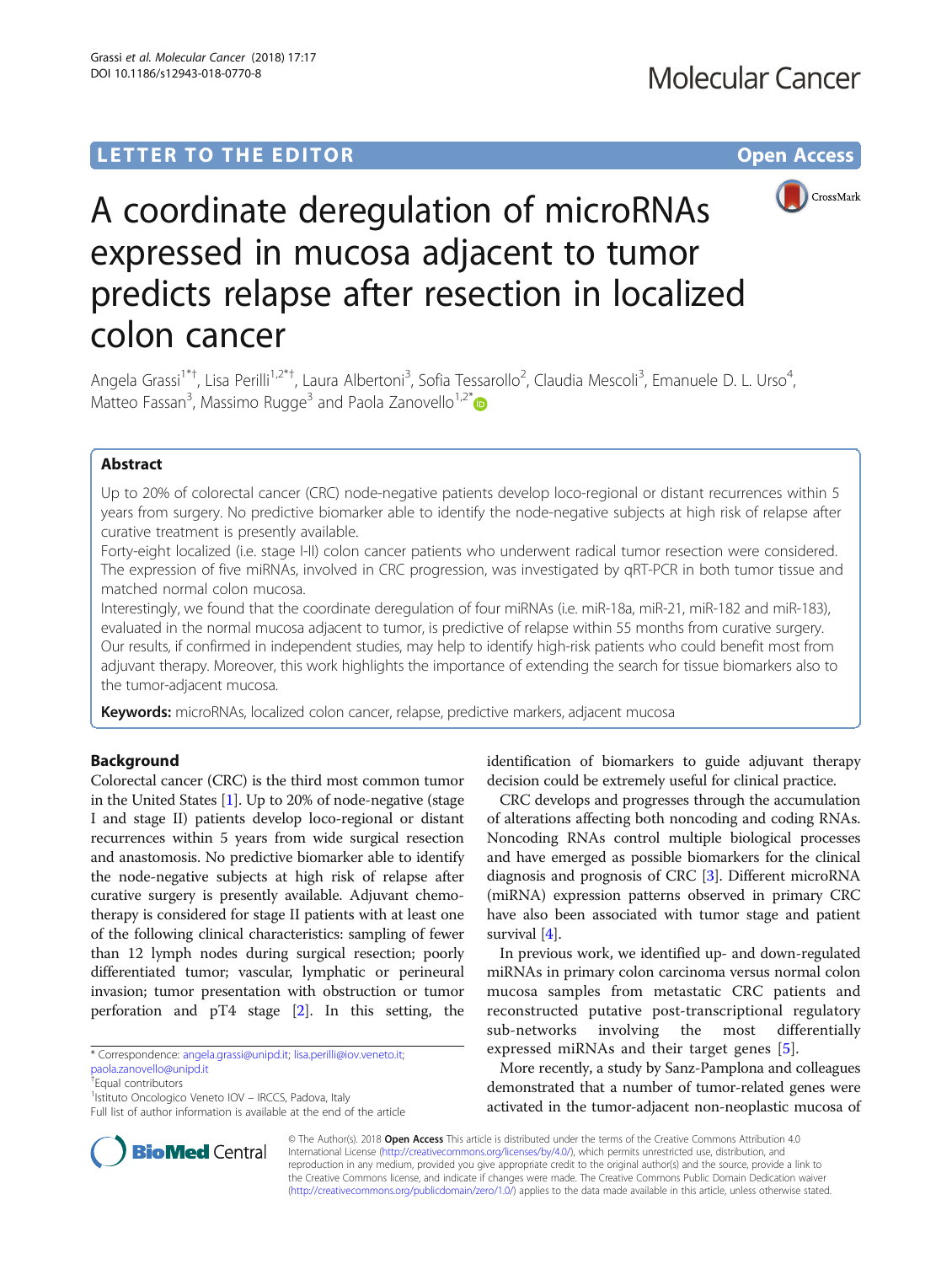<span id="page-1-0"></span>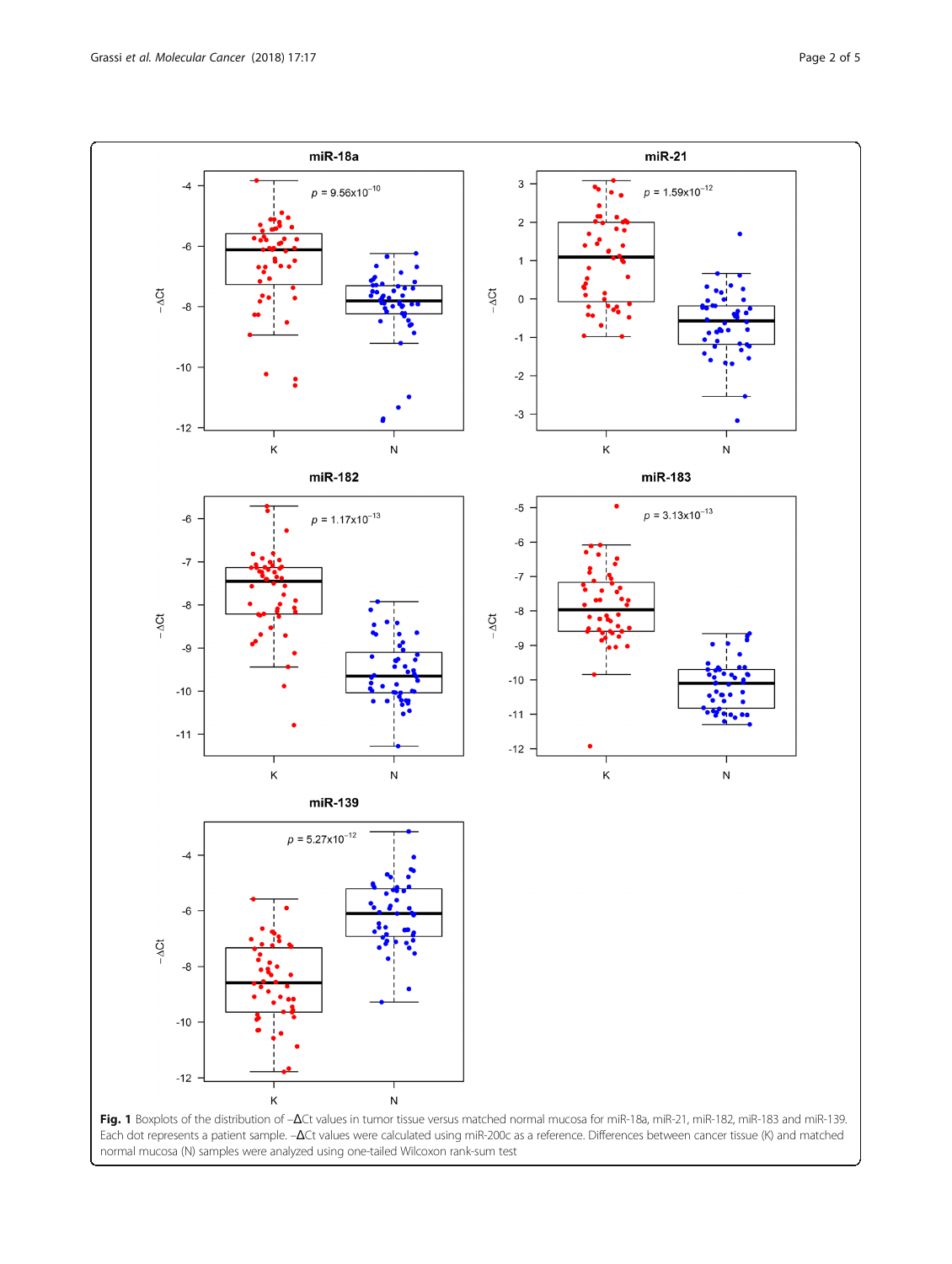CRC patients. These activated genes were enriched in transcription factors, indicating the existence of a transcriptional program driving the observed altered expression pattern in normal mucosa  $[6]$ . This result paves the way for the possibility to detect tumor-specific alterations also in the adjacent mucosa.

The focus of this paper is to identify miRNAs that could serve as biomarkers of relapse after resection in localized colon cancer, by investigating both matched normal colon mucosa and tumor tissue, resected from the surgical specimen.

## Findings

In this study we explored the usefulness of a set of five miRNAs (i.e. miR-18a, miR-21, miR-182, miR-183 and miR-139) as biomarkers of relapse after primary tumor resection in stage I-II colon cancer.

These miRNAs were already known to be involved in CRC progression. In particular, miR-21 is a known oncomiR, whose high expression levels have been related to inflammation-associated colorectal tumorigenesis and dismal clinical outcome [\[7](#page-4-0)]. MiR-18a was found to be significantly up-regulated in patients with a form of chronic inflammation, i.e. colonic polyps [[8](#page-4-0)], and it has been suggested as a prognostic factor for survival of postoperative CRC patients [[9\]](#page-4-0). The increased expression of miR-183 and miR-182, both members of miR-183 cluster, has been related to advanced clinical stage, lymph node involvement, distant metastases and poor prognosis [[10](#page-4-0), [11\]](#page-4-0). Concerning miR-139, a recent study highlighted its down-regulation in colon cancer cell lines and patients and its association with metastasis and drug resistance [[12\]](#page-4-0).

# Differentially expressed microRNAs in localized colon cancer between tumor and matched normal mucosa

Forty-eight patients with sporadic stage I-II colon cancer were considered and both tumor tissue and matched normal mucosa were collected at the time of curative surgery, see Additional file [1](#page-3-0). The expression levels of the five selected miRNAs, already known to be modulated in advanced CRC (stage IV), were evaluated. Interestingly, our analysis confirmed that they were all significantly regulated in the early phases of the CRC tumor process. Specifically, miR-18a, miR-21, miR-182 and miR-183 were strongly up-regulated  $(p \lt 0.001)$  in cancer tissue with respect to normal mucosa, whereas miR-139 was strongly down-regulated  $(p \lt 0.001)$ , see Fig. [1.](#page-1-0) This finding extends to stage I-II CRC the results previously obtained in stage IV CRC [\[5\]](#page-4-0), showing that these five miRNAs accompany the CRC tumor process, from initial stages to advanced tumorigenesis.

To assess the role of tumor-associated inflammation in the modulation of these miRNAs, we also evaluated their

expression levels in 10 patients affected by ulcerative colitis, a form of inflammatory bowel disease characterized by chronic and widespread inflammation of the colorectal mucosa. MiR-18a and miR-21 appeared weakly upregulated in the inflammatory tissue vs. normal mucosa with p-value of 0.053 and 0.042, respectively. Conversely, miR-182, miR-183 and miR-139 were not significantly modulated (Additional file [1:](#page-3-0) Fig. S1). Although with a limited sample size, our data indicate that the modulations of miR-182, miR-183 and miR-139 are more specific of the tumor process. MiR-18a and miR-21, instead, appear weakly up-regulated also in inflamed bowel tissue, in line with previously published works [\[7,](#page-4-0) [8\]](#page-4-0), thus suggesting that the strong up-regulation of these two miRNAs in the tumor tissue could be partially related to inflammation.

## miRNA ratios as possible biomarkers of relapse

Based on recurrence-free survival (RFS), the 48 localized colon cancer patients in study were subdivided into a recurrent group  $(R, 23$  patients with  $RFS > 55$  and a non-recurrent group (NR, 25 patients with RFS < 55), see Additional file [1.](#page-3-0) The clinical characteristics of the patients are described in Table [1.](#page-3-0)

To investigate whether the selected miRNAs could be useful to predict tumor relapse, we applied the miRNA ratio approach [[13](#page-4-0), [14\]](#page-4-0). We calculated 10 ratios between the expression values of all possible miRNA pair combinations (see Additional file [1](#page-3-0)) in both the tumor tissue and the adjacent normal mucosa, and assessed their capability to predict relapse through univariate logistic regression analysis, Additional file [1](#page-3-0): Table S1. None of the miRNA ratios resulted predictive when evaluated in the colon cancer tissue. Three miRNA ratios, evaluated in the tumoradjacent mucosa, were found to be significant predictors of relapse within 55 months from resection: miR-21/miR-183  $(p = 0.0011)$ , miR-18a/miR-182  $(p = 0.0053)$  and miR-18a/ miR-[1](#page-3-0)83 ( $p = 0.0099$ ), see Fig. [2a](#page-3-0) and Additional file 1: Table S2 for details about univariate logistic regression models. Corresponding areas under ROC curves were 0.83, 0.76 and 0.78, respectively, see Fig. [2b](#page-3-0). It is noteworthy that the three significant miRNA ratios (miR-21/miR-183, miR-18a/miR-182 and miR-18a/miR-183) together with miR-21/miR-182 ratio, which appears weakly significant ( $p = 0.063$ , Additional file [1:](#page-3-0) Table S1), share a common characteristic. These miRNA ratios have at numerator a microRNA that in our setting appears associated also to inflammation (either miR-18a or miR-21) and at denominator a microRNA more specific of the tumor (either miR-183 or miR-182). We thus conclude that a coordinate deregulation of these two couples of miRNAs may be a useful predictor of relapse. To investigate how the individual miRNAs perform as predictive biomarkers, an additional univariate logistic regression analysis was executed and reported in Additional file [1](#page-3-0): Table S3, showing that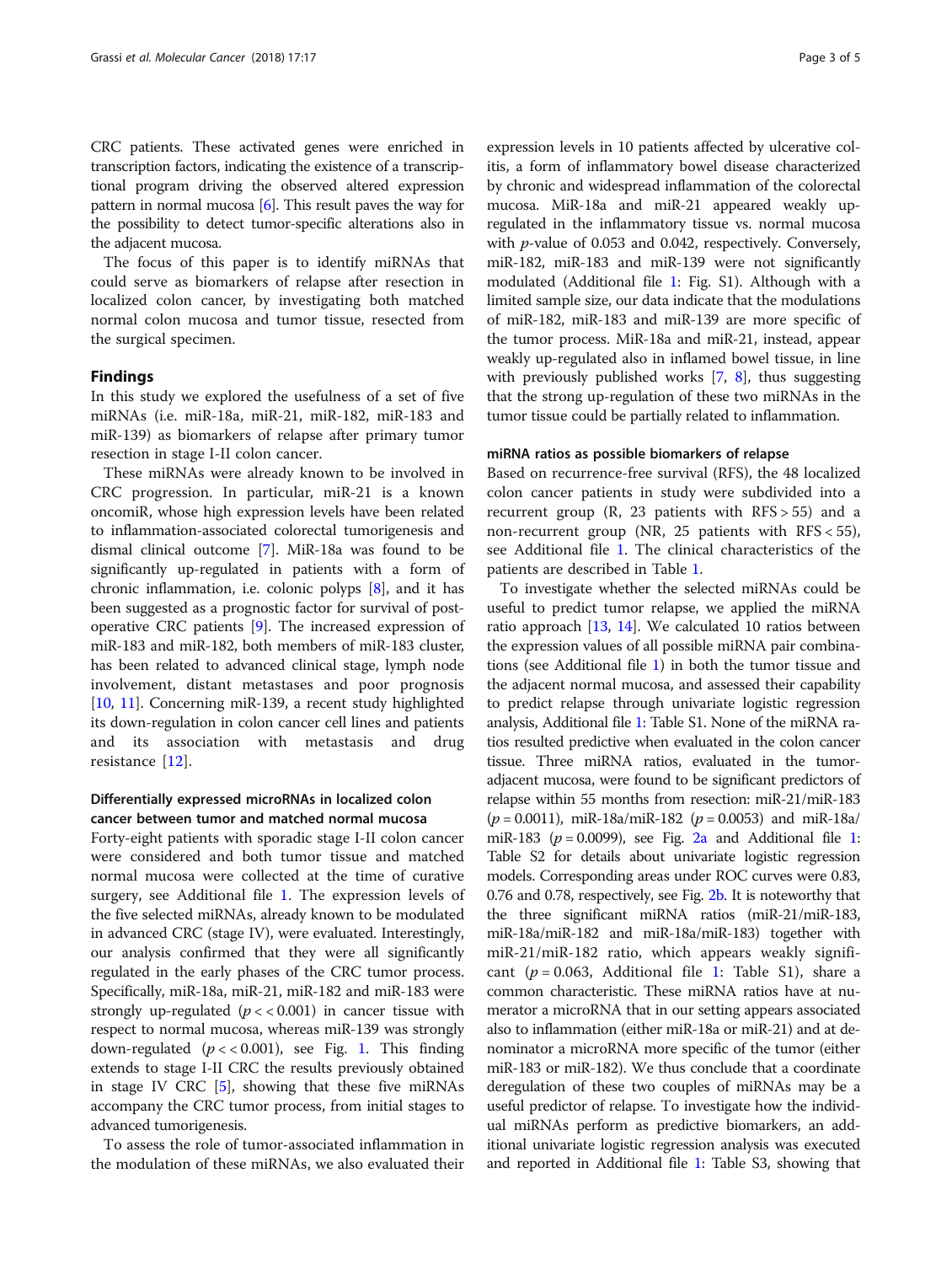<span id="page-3-0"></span>

the miRNA ratio approach yields to more significant results. Moreover, a bivariate logistic regression analysis, taking as covariates all the possible combinations of miRNA pairs, was conducted (Additional file 1: Table S4). This analysis confirmed that, regardless of the chosen approach, it is the coordinated alteration of the two couples of miR-NAs that we have identified to be predictive of relapse.

**Table 1** Clinical characteristics of relapsing (R) and nonrelapsing (NR) patients

| Characteristics             |                                                            | R              | <b>NR</b>      |
|-----------------------------|------------------------------------------------------------|----------------|----------------|
|                             |                                                            | $n = 23$       | $n = 25$       |
| Age at resection<br>(years) | Median                                                     | 72             | 69             |
|                             | Range                                                      | $55 - 85$      | $50 - 90$      |
| Sex                         | M                                                          | 16 (70%)       | 10 (40%)       |
|                             | F                                                          | 7 (30%)        | 15 (60%)       |
| Tumor site                  | Cecum, colon ascending,<br>hepatic (right) flexure         | 7              | 6              |
|                             | transverse colon                                           | 3              | $\overline{4}$ |
|                             | Splenic (left) flexure, colon<br>descending, sigmoid colon | 13             | 15             |
|                             | Rectum                                                     | 0              | $\Omega$       |
| TNM stage                   | L                                                          | 6              | 7              |
|                             | $\mathbb{I}$                                               | 17             | 18             |
| T(n)                        | T1                                                         | $\overline{2}$ | 1              |
|                             | T <sub>2</sub>                                             | $\overline{4}$ | 6              |
|                             | T <sub>3</sub>                                             | 15             | 18             |
|                             | <b>T4</b>                                                  | $\overline{2}$ | 0              |
| N(n)                        | N <sub>0</sub>                                             | 23(100%)       | 25(100%)       |
| M(n)                        | M <sub>0</sub>                                             | 23 (100%)      | 25 (100%)      |
| Grading (n)                 | G1                                                         | 5              | $\overline{4}$ |
|                             | G <sub>2</sub>                                             | 15             | 17             |
|                             | G3                                                         | 3              | 4              |
|                             | G4                                                         | 0              | 0              |

The advantage of the miRNA ratio approach is to overcome the need for miR-200c as a normalizer.

More interestingly, the three significant miRNA ratios seem to be potential biomarkers when evaluated in the adjacent, morphologically normal, mucosa and not in the tumor tissue. This result, apparently counterintuitive, is in line with recent gene expression studies on the adjacent mucosa conducted both in CRC [\[6](#page-4-0)] and in head and neck cancer [[15\]](#page-4-0). Indeed, it is emerging with increasing evidence that the crosstalk between tumor and microenvironment could also affect the adjacent mucosa and that also this tissue may be informative.

# Conclusion

Our analysis showed that not a single miRNA, but rather a coordinated alteration of four miRNAs (i.e. miR-18a, miR-21, miR-182 and miR-183) may be useful to predict recurrence after curative surgery. This is the first study that outlines a predictive role of miRNAs, evaluated in the adjacent, morphologically normal, mucosa of CRCs. Our results, if confirmed in an ample cohort of patients, may help to identify among localized colon cancer (stage I-II) patients those at high risk of relapse who could benefit most from adjuvant therapy.

# Additional file

[Additional file 1:](dx.doi.org/10.1186/s12943-018-0770-8) Supplementary information including Materials and Methods, Tables S1-S4 and Figure S1. (PDF 157 kb)

#### Abbreviations

AUC: Area under ROC curve; CRC: Colorectal cancer; miRNA: microRNA; RFS: Recurrence-free survival

#### Acknowledgements

The authors thank Alberto Amadori and Donna M. D'Agostino for critical reading of the paper.